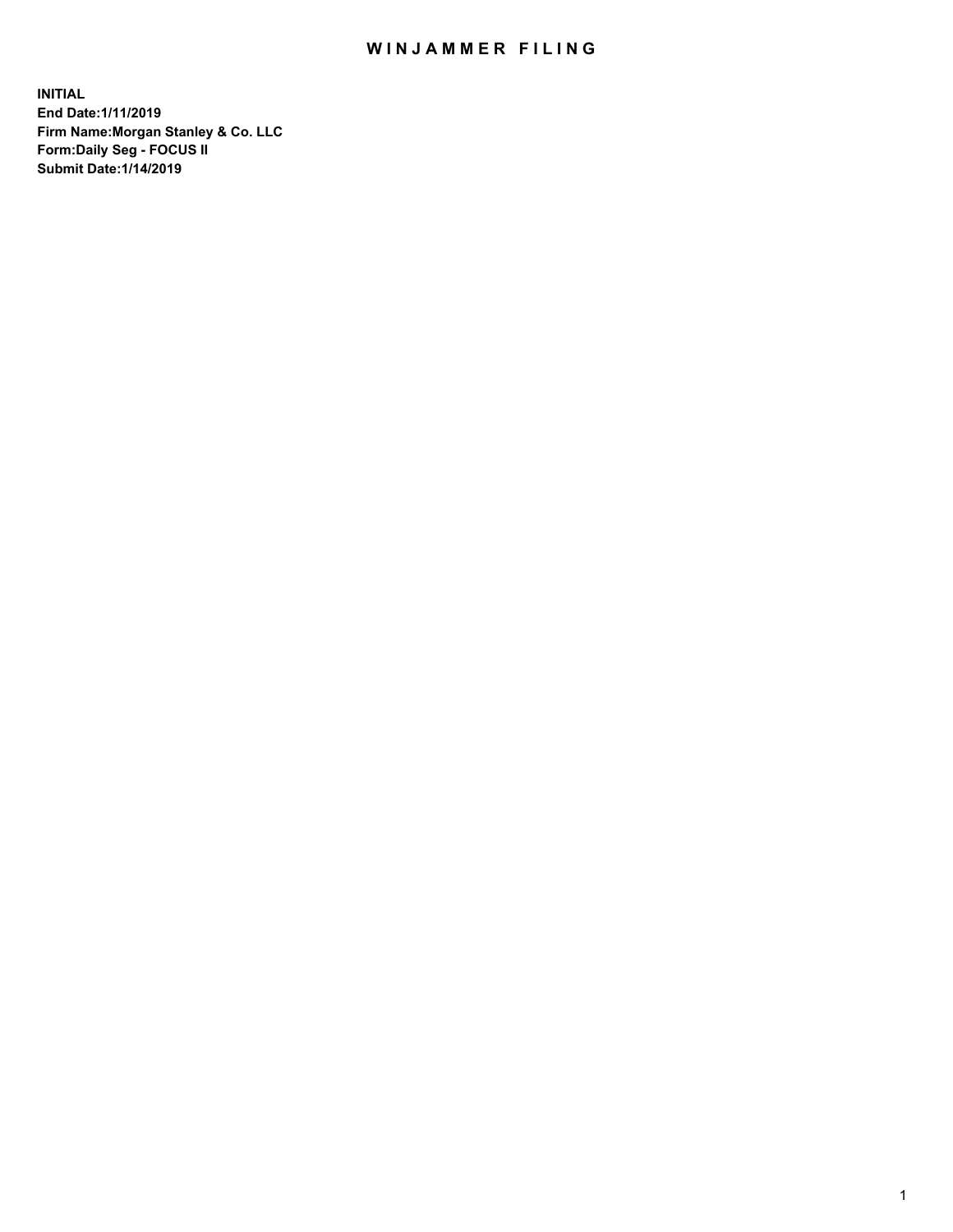**INITIAL End Date:1/11/2019 Firm Name:Morgan Stanley & Co. LLC Form:Daily Seg - FOCUS II Submit Date:1/14/2019 Daily Segregation - Cover Page**

| Name of Company                                                                                                                                                                                                                                                                                                                | Morgan Stanley & Co. LLC                               |
|--------------------------------------------------------------------------------------------------------------------------------------------------------------------------------------------------------------------------------------------------------------------------------------------------------------------------------|--------------------------------------------------------|
| <b>Contact Name</b>                                                                                                                                                                                                                                                                                                            | <b>Ikram Shah</b>                                      |
| <b>Contact Phone Number</b>                                                                                                                                                                                                                                                                                                    | 212-276-0963                                           |
| <b>Contact Email Address</b>                                                                                                                                                                                                                                                                                                   | Ikram.shah@morganstanley.com                           |
| FCM's Customer Segregated Funds Residual Interest Target (choose one):<br>a. Minimum dollar amount: ; or<br>b. Minimum percentage of customer segregated funds required:% ; or<br>c. Dollar amount range between: and; or<br>d. Percentage range of customer segregated funds required between:% and%.                         | 280,000,000<br><u>0</u><br><u>0 0</u><br>0 Q           |
| FCM's Customer Secured Amount Funds Residual Interest Target (choose one):<br>a. Minimum dollar amount: ; or<br>b. Minimum percentage of customer secured funds required:%; or<br>c. Dollar amount range between: and; or<br>d. Percentage range of customer secured funds required between:% and%.                            | 140,000,000<br><u>0</u><br><u>00</u><br>0 <sub>0</sub> |
| FCM's Cleared Swaps Customer Collateral Residual Interest Target (choose one):<br>a. Minimum dollar amount: ; or<br>b. Minimum percentage of cleared swaps customer collateral required:% ; or<br>c. Dollar amount range between: and; or<br>d. Percentage range of cleared swaps customer collateral required between:% and%. | 92,000,000<br><u>0</u><br><u>00</u><br>0 <sub>0</sub>  |

Attach supporting documents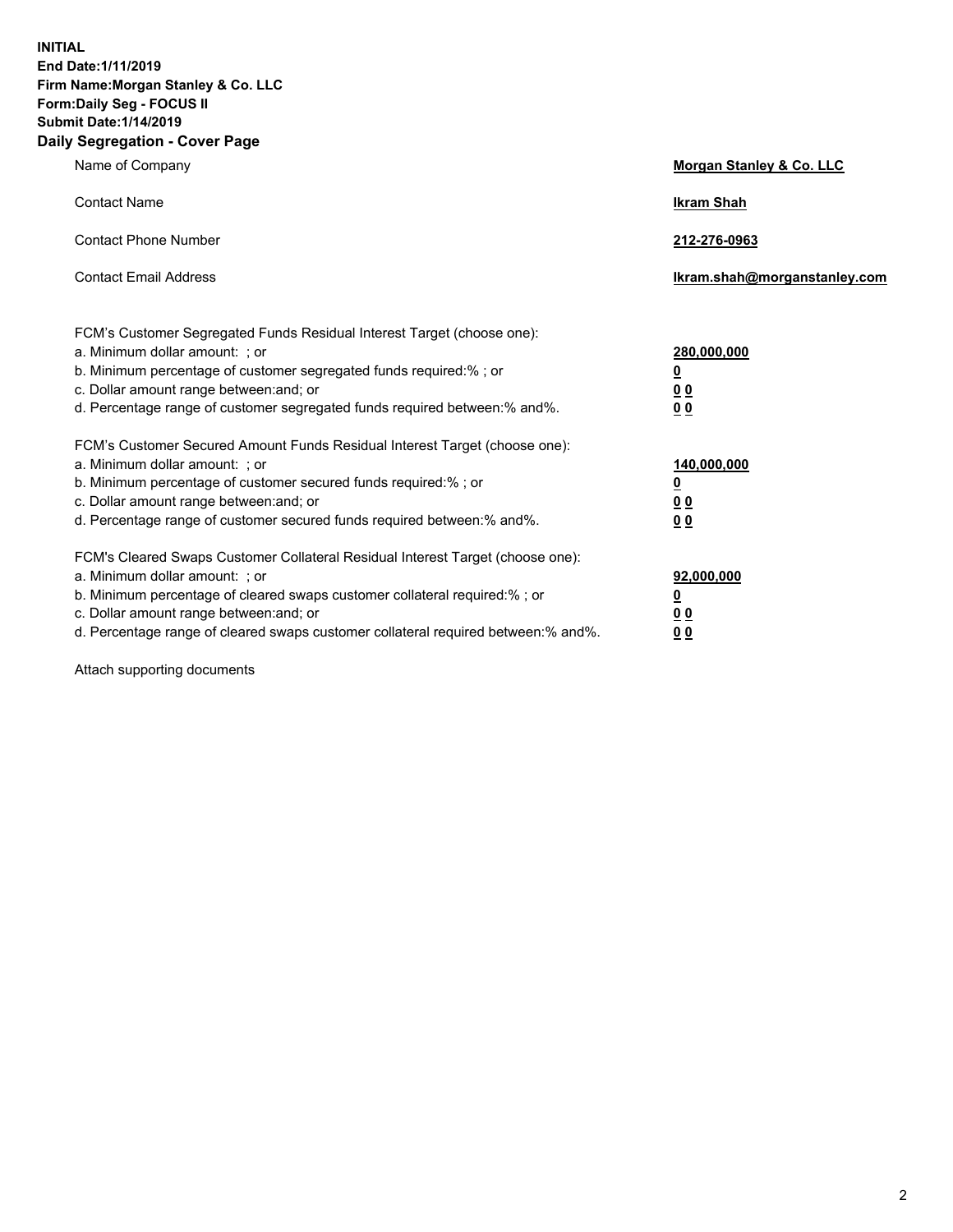## **INITIAL End Date:1/11/2019 Firm Name:Morgan Stanley & Co. LLC Form:Daily Seg - FOCUS II Submit Date:1/14/2019**

## **Daily Segregation - Secured Amounts**

Foreign Futures and Foreign Options Secured Amounts Amount required to be set aside pursuant to law, rule or regulation of a foreign government or a rule of a self-regulatory organization authorized thereunder 1. Net ledger balance - Foreign Futures and Foreign Option Trading - All Customers A. Cash **3,493,779,684** [7315] B. Securities (at market) **2,081,904,367** [7317]

- 2. Net unrealized profit (loss) in open futures contracts traded on a foreign board of trade **-484,994,001** [7325]
- 3. Exchange traded options
	- a. Market value of open option contracts purchased on a foreign board of trade **5,170,489** [7335]
	- b. Market value of open contracts granted (sold) on a foreign board of trade **-4,525,749** [7337]
- 4. Net equity (deficit) (add lines 1. 2. and 3.) **5,091,334,790** [7345]
- 5. Account liquidating to a deficit and account with a debit balances gross amount **177,663,277** [7351] Less: amount offset by customer owned securities **-175,853,315** [7352] **1,809,962**
- 6. Amount required to be set aside as the secured amount Net Liquidating Equity Method (add lines 4 and 5)
- 7. Greater of amount required to be set aside pursuant to foreign jurisdiction (above) or line 6.

## FUNDS DEPOSITED IN SEPARATE REGULATION 30.7 ACCOUNTS

- 1. Cash in banks
	- A. Banks located in the United States **64,391,143** [7500]
	- B. Other banks qualified under Regulation 30.7 **1,178,321,627** [7520] **1,242,712,770**
- 2. Securities
	- A. In safekeeping with banks located in the United States **218,096,713** [7540]
	- B. In safekeeping with other banks qualified under Regulation 30.7 **0** [7560] **218,096,713** [7570]
- 3. Equities with registered futures commission merchants
	-
	- B. Securities **0** [7590]
	- C. Unrealized gain (loss) on open futures contracts **-86,734** [7600]
	- D. Value of long option contracts **0** [7610]
	- E. Value of short option contracts **0** [7615] **6,524,385** [7620]
- 4. Amounts held by clearing organizations of foreign boards of trade
	- A. Cash **0** [7640]
	- B. Securities **0** [7650]
	- C. Amount due to (from) clearing organization daily variation **0** [7660]
	- D. Value of long option contracts **0** [7670]
	- E. Value of short option contracts **0** [7675] **0** [7680]
- 5. Amounts held by members of foreign boards of trade
	-
	-
	- C. Unrealized gain (loss) on open futures contracts **-484,907,267** [7720]
	- D. Value of long option contracts **5,170,489** [7730]
	- E. Value of short option contracts **-4,525,749** [7735] **3,816,316,787**
- 6. Amounts with other depositories designated by a foreign board of trade **0** [7760]
- 7. Segregated funds on hand **0** [7765]
- 8. Total funds in separate section 30.7 accounts **5,283,650,655** [7770]
- 9. Excess (deficiency) Set Aside for Secured Amount (subtract line 7 Secured Statement Page 1 from Line 8)
- 10. Management Target Amount for Excess funds in separate section 30.7 accounts **140,000,000** [7780]
- 11. Excess (deficiency) funds in separate 30.7 accounts over (under) Management Target **50,505,903** [7785]

**0** [7305]

[7354] **5,093,144,752** [7355]

**5,093,144,752** [7360]

[7530]

A. Cash **6,611,119** [7580]

 A. Cash **2,436,771,660** [7700] B. Securities **1,863,807,654** [7710] [7740] **190,505,903** [7380]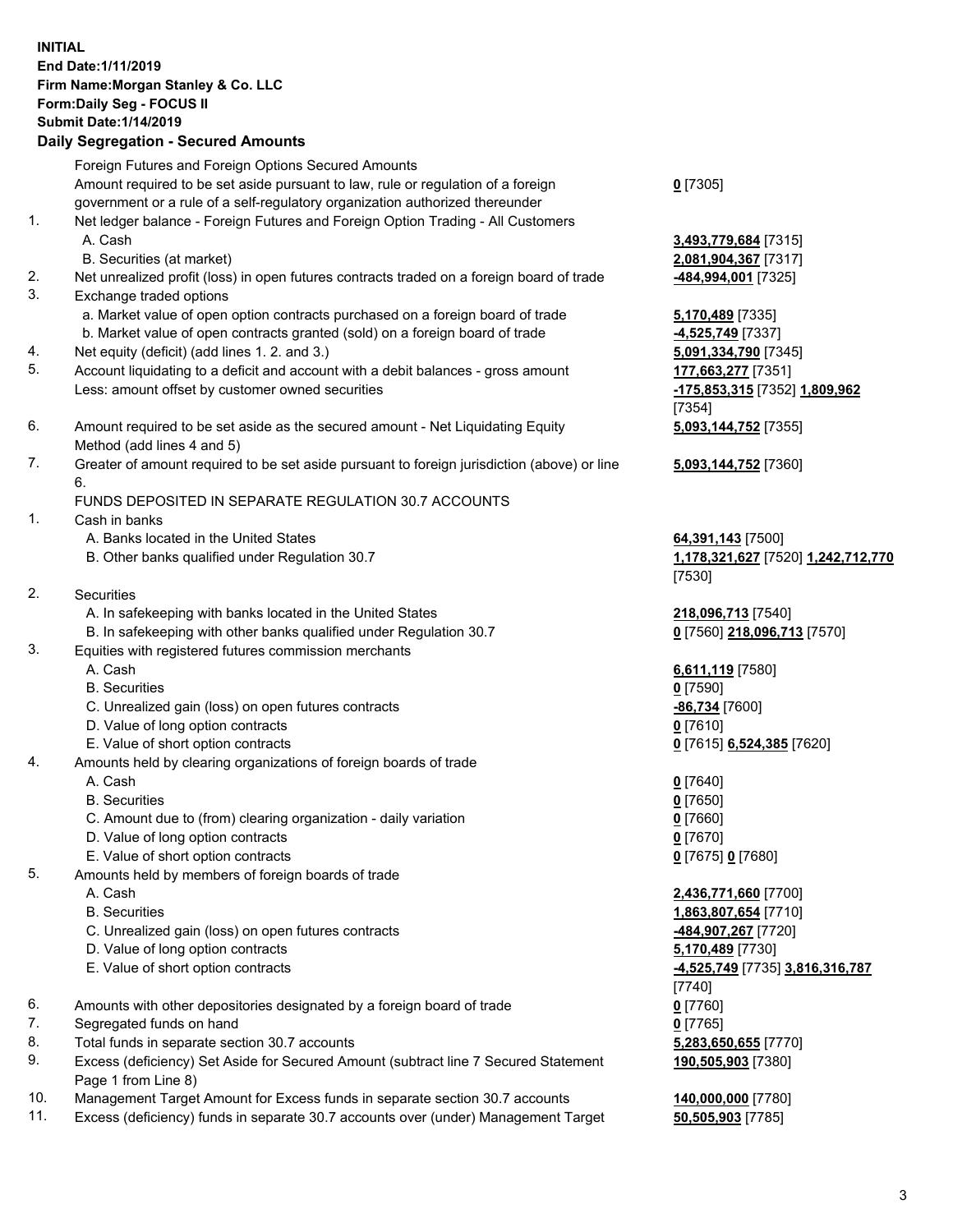**INITIAL End Date:1/11/2019 Firm Name:Morgan Stanley & Co. LLC Form:Daily Seg - FOCUS II Submit Date:1/14/2019 Daily Segregation - Segregation Statement** SEGREGATION REQUIREMENTS(Section 4d(2) of the CEAct) 1. Net ledger balance A. Cash **8,050,833,468** [7010] B. Securities (at market) **6,195,988,205** [7020] 2. Net unrealized profit (loss) in open futures contracts traded on a contract market **2,594,643,433** [7030] 3. Exchange traded options A. Add market value of open option contracts purchased on a contract market **299,132,719** [7032] B. Deduct market value of open option contracts granted (sold) on a contract market **-366,855,650** [7033] 4. Net equity (deficit) (add lines 1, 2 and 3) **16,773,742,175** [7040] 5. Accounts liquidating to a deficit and accounts with debit balances - gross amount **247,163,068** [7045] Less: amount offset by customer securities **-245,970,473** [7047] **1,192,595** [7050] 6. Amount required to be segregated (add lines 4 and 5) **16,774,934,770** [7060] FUNDS IN SEGREGATED ACCOUNTS 7. Deposited in segregated funds bank accounts A. Cash **4,761,999,914** [7070] B. Securities representing investments of customers' funds (at market) **0** [7080] C. Securities held for particular customers or option customers in lieu of cash (at market) **609,782,502** [7090] 8. Margins on deposit with derivatives clearing organizations of contract markets A. Cash **6,200,084,910** [7100] B. Securities representing investments of customers' funds (at market) **0** [7110] C. Securities held for particular customers or option customers in lieu of cash (at market) **5,586,205,703** [7120] 9. Net settlement from (to) derivatives clearing organizations of contract markets **10,250,203** [7130] 10. Exchange traded options A. Value of open long option contracts **299,132,719** [7132] B. Value of open short option contracts **-366,855,650** [7133] 11. Net equities with other FCMs A. Net liquidating equity **9,317,694** [7140] B. Securities representing investments of customers' funds (at market) **0** [7160] C. Securities held for particular customers or option customers in lieu of cash (at market) **0** [7170] 12. Segregated funds on hand **0** [7150] 13. Total amount in segregation (add lines 7 through 12) **17,109,917,995** [7180] 14. Excess (deficiency) funds in segregation (subtract line 6 from line 13) **334,983,225** [7190]

- 15. Management Target Amount for Excess funds in segregation **280,000,000** [7194]
- 16. Excess (deficiency) funds in segregation over (under) Management Target Amount Excess

**54,983,225** [7198]